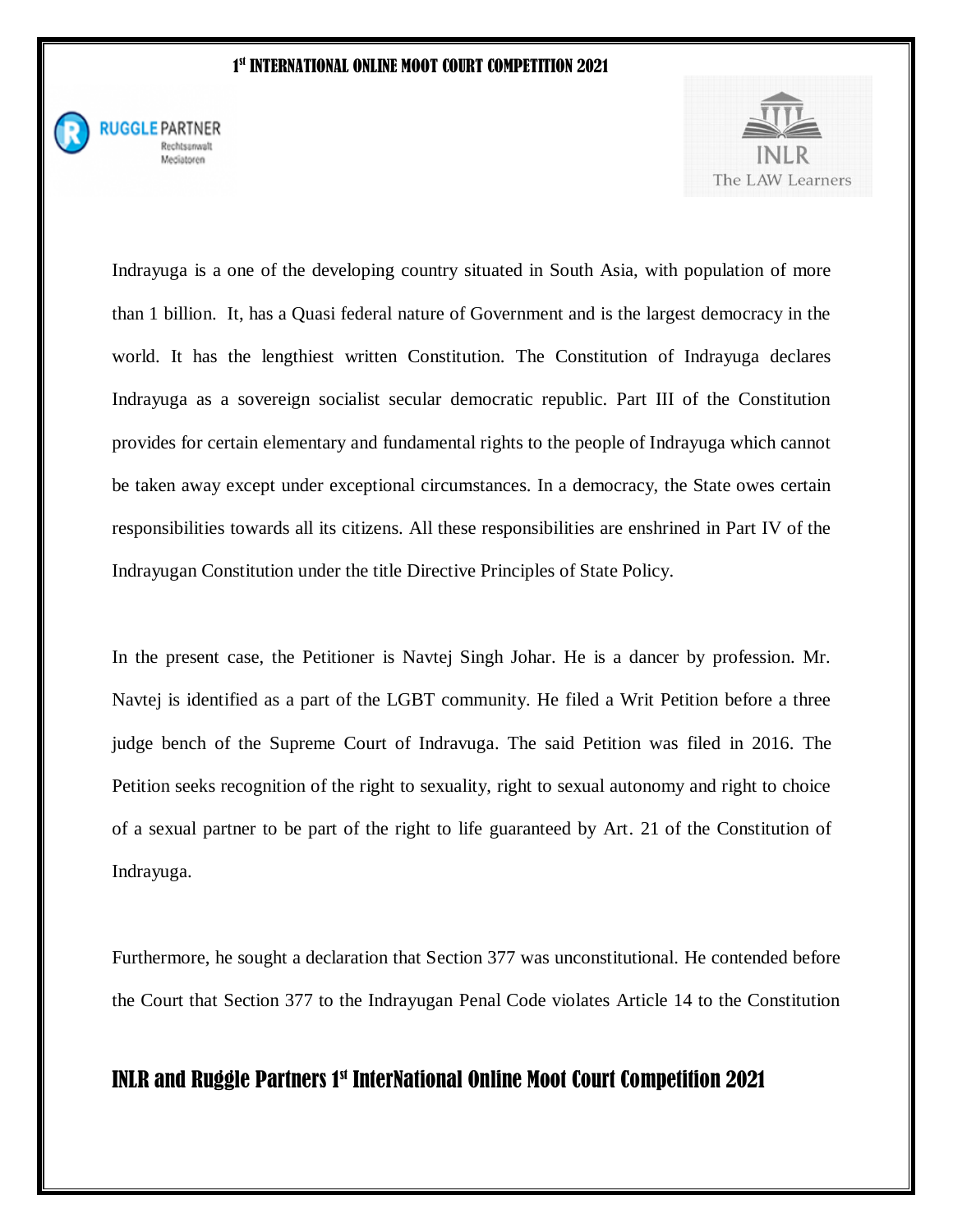

**RUGGLE PARTNER** Rechtsanwalt Mediatoren



(Right to Equality Before the Law) because it was vague in the sense that it did not define "carnal intercourse against the order of nature". Other contention raised by the Petitioner was that there was no intelligible differentia or reasonable classification between natural and unnatural consensual sex.

Among other things, the Petitioner further argued that

(i) Section 377 was violative of Art. 15 of the Constitution (Protection from Discrimination) since it discriminated on the basis of the sex of a person's sexual partner,

(ii) Section 377 had a "chilling effect" on Article 19 (Freedom of Expression) since it denied the right to express one's sexual identity through speech and choice of romantic/sexual partner, and

(iii) Section 377 violated the right to privacy as it subjected LGBT people to the fear that they would be humiliated or shunned because of "a certain choice or manner of living."

The Respondent in the case was the Union of Indrayuga. Along with the Petitioner and Respondent, certain non-governmental organizations, religious bodies and other representative bodies also filed applications to intervene in the case.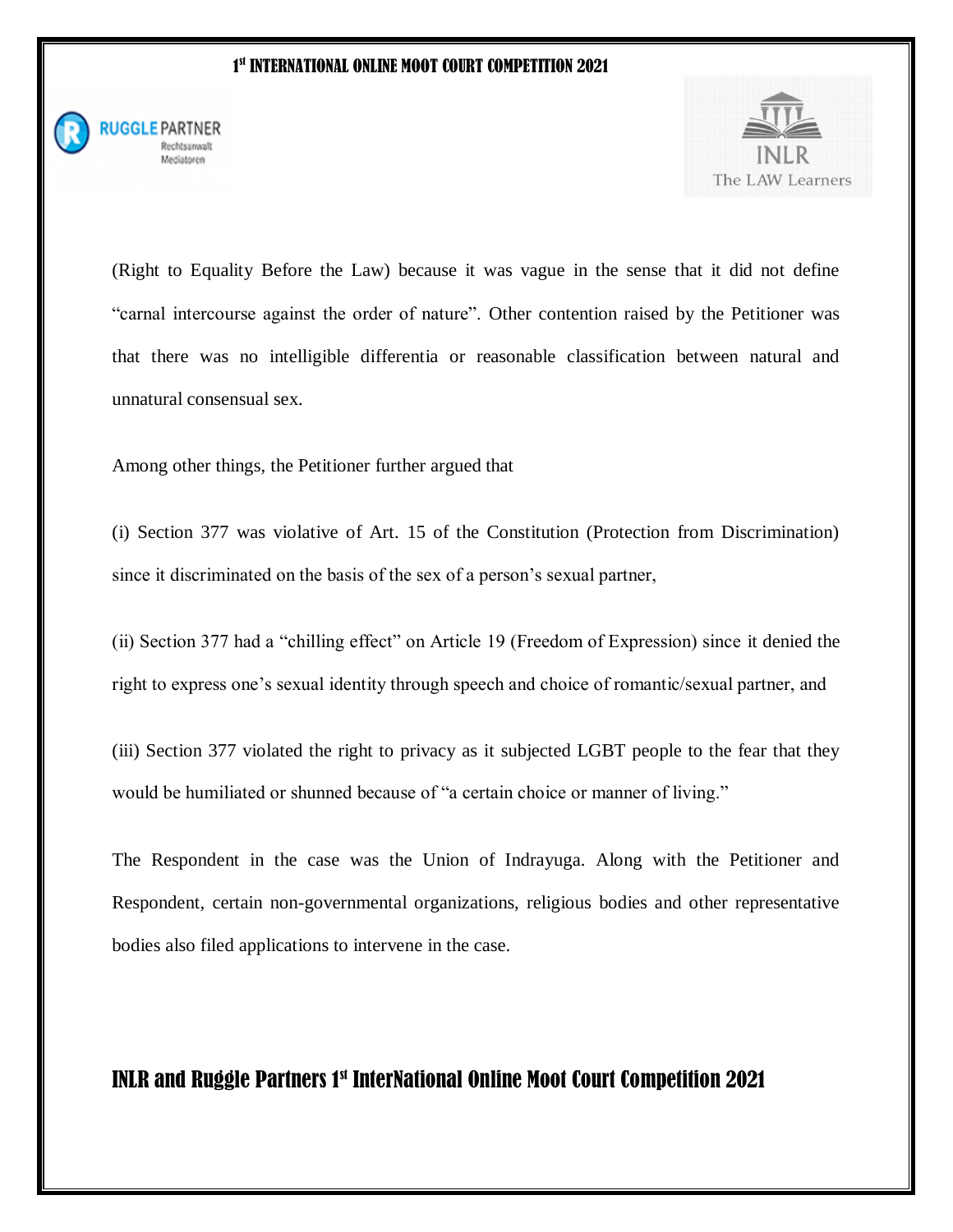

**RUGGLE PARTNER** Rechtsanwalt Mediatoren



The Union of Indrayuga submitted that it left the question of the constitutional validity of Section 377 (as it applied to consenting adults of the same sex) to the "wisdom of the Court". Some interveners argued against the Petitioner, submitting that the right to privacy was not unbridled, that such acts were derogatory to the "constitutional concept of dignity", that such acts would increase the prevalence of HIV/AIDS in society, and that declaring Section 377 unconstitutional would be detrimental to the institution of marriage and that it may violate Art. 25 of the Constitution (Freedom of Conscience and Propagation of Religion).

The Petition was filed for declaring right to sexuality, right to sexual autonomy, right to choose a sexual partner, and right to marry a person of the same sex to be part of the right to life guaranteed under Article 21 of the Constitution of India and further to declare Section 377 of the Indrayugan Penal Code (for short, ―IPC‖) to be unconstitutional.

When the said Writ Petition was listed before a three-Judge Bench on 08.01.2018, the Court referred its own previous judgments on the said matter.

The three-Judge Bench expressed the opinion that the issues raised should be answered by a larger Bench and, accordingly, referred the matter to the larger Bench.

The matter is pending for the final hearing in the Court on  $1<sup>st</sup>$  September 2018.